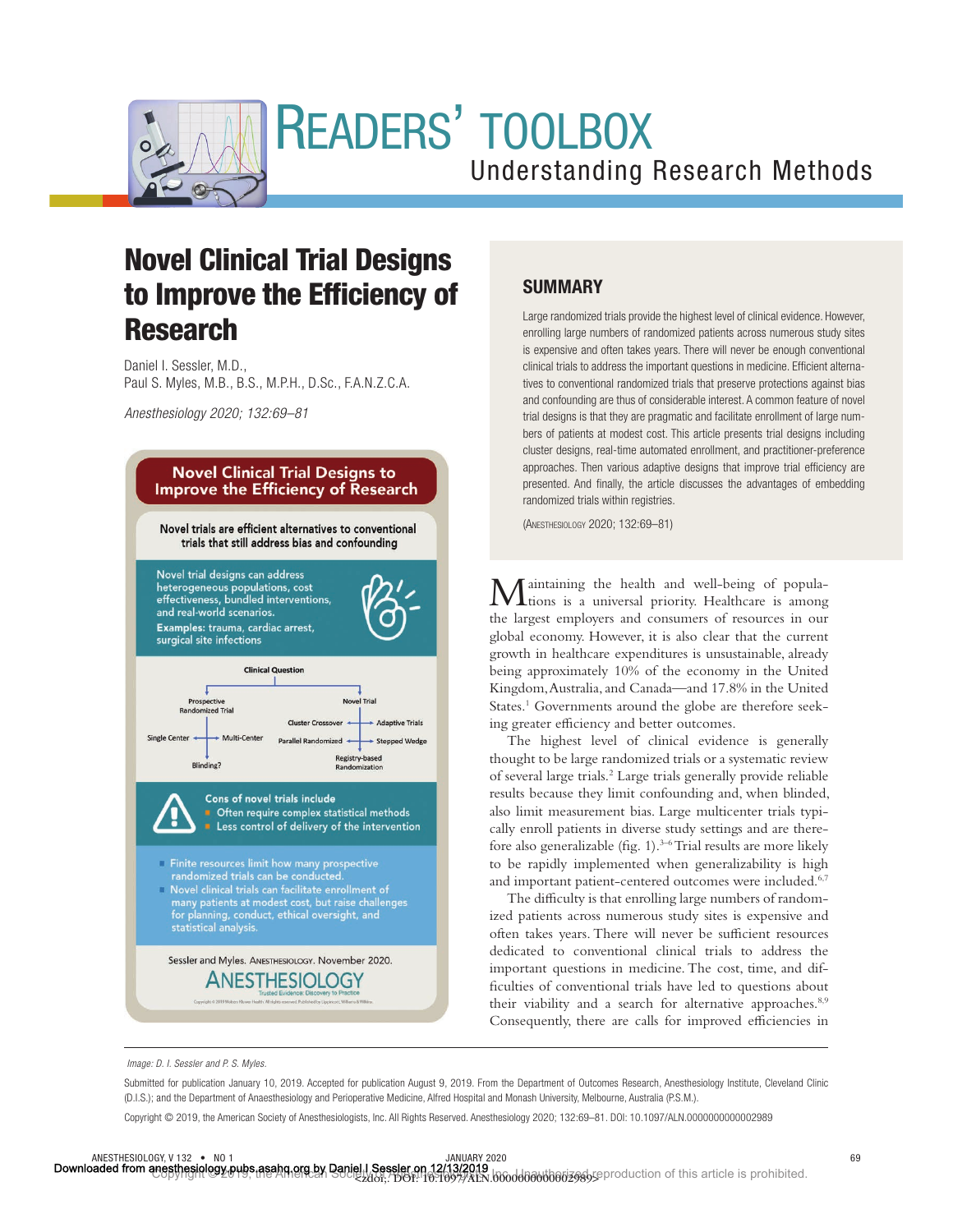

Fig. 1. Trade-offs between explanatory trials (can it work in ideal settings?) and pragmatic trials (does it work in the real world?).

medical research<sup>10</sup> that have led to growing interest in novel trial designs<sup>8,11,12</sup> such as low-cost, large, pragmatic randomized trials.13,14

Perhaps the most obvious alternatives to randomized trials are case-control or cohort studies based on "big data" registries with thousands to tens of millions of patient records. Large registries, combined with sophisticated analysis strategies such as propensity scoring, now provide valuable information, and for rare conditions or outcomes, they may be the only workable approach.15,16 However, even with the best analyses, observational data will always be subject to unknown degrees of bias and confounding that diminishes the reliability of the analyses and confidence in the conclusions.

Efficient alternatives to conventional randomized trials that preserve protections against bias and confounding are thus of considerable interest. Among the most useful are pragmatic trials conducted in "real-world" settings that

### Box 1. What to Look for in Research Using This Method

- Large number of participants, few exclusions
- Real-world setting(s)
- Patient-centered outcome(s)
- Practical results, applicable to your own practice

enhance their external validity and clinical value, sometimes referred to as effectiveness trials. A common feature of novel trial designs is that they are pragmatic and facilitate enrollment of large numbers of patients at modest cost. However, as with all aspects of trial design, there are important trade-offs to alternative designs that may or may not be worthwhile in various circumstances (table 1). Generally, parallel-group randomized and blinded trials should be considered the default, with alternative designs being adopted only when there are compelling reasons.

#### Cluster Trials

Systematic healthcare-related interventions such as implementation of clinical pathways or electronic records cannot be turned on or off for individual patients, which precludes conventional randomized trial designs. Such interventions are thus often evaluated using before-and-after designs. However, that approach is weak because it suffers from three major sources of unquantifiable error, each of which makes interventions appear beneficial even if they are not.

| Design                                   | <b>Strengths</b>                                                                                    | Weaknesses                                                                   |
|------------------------------------------|-----------------------------------------------------------------------------------------------------|------------------------------------------------------------------------------|
| Pragmatic trials                         | Generalizability: broad range of patients and practice settings                                     | Partially uncontrolled heterogeneity: lack of uniformity of treatment effect |
|                                          | Focus on outcomes relevant to patients, clinicians and policy                                       | Varied expertise delivering the intervention                                 |
|                                          | makers                                                                                              | Varied expertise in research procedures                                      |
|                                          | Have greater statistical power to investigate subgroup effects<br>Best to inform cost-effectiveness | Limited information about treatment effect under optimal conditions          |
| Cluster crossover trials                 | Test real-world effectiveness                                                                       | Need a larger sample size (more patients) because of intraclass correlation  |
|                                          | Ideal for complex or bundled interventions                                                          | (can overcome with crossover, but this demands a longer trial duration)      |
|                                          | No need for individual consent and randomization                                                    | Reduced patient autonomy                                                     |
|                                          | Limits contamination bias                                                                           | Blinding can be difficult                                                    |
|                                          | Accounts for a learning effect                                                                      | Very specific reporting requirements                                         |
|                                          | Equipoise is less compromised                                                                       |                                                                              |
| Stepped wedge trials                     | Have the strengths of cluster crossover trials                                                      | Ideally, should have rapid enrollment to control the duration of each period |
|                                          | All trial units eventually get the "new" treatment                                                  | Possible temporal confounding                                                |
|                                          | Deals with carryover effects                                                                        | More dropouts                                                                |
|                                          |                                                                                                     | Difficult to plan and undertake interim analyses                             |
|                                          |                                                                                                     | Greater complexity in the analysis of results                                |
| Adaptive, including                      | Acknowledge the reality of new knowledge acquired during the                                        | Potential difficulties to identify all sources of bias                       |
| platform, basket, and<br>umbrella trials | conduct of the trial: reduced exposure to potential harm                                            | Need to stringently control type I error                                     |
|                                          | Inherent flexibility of varying interventions                                                       | <b>Complex logistics</b>                                                     |
|                                          | Flexible objectives                                                                                 | Unexpected heterogeneity, effect size(s)                                     |
|                                          | Reduced trial duration and costs when testing numerous<br>interventions or disease states           |                                                                              |
|                                          | Ideal for rare diseases (highly efficient)                                                          |                                                                              |

#### **Table 1.** Strengths and Weaknesses of Novel Trial Designs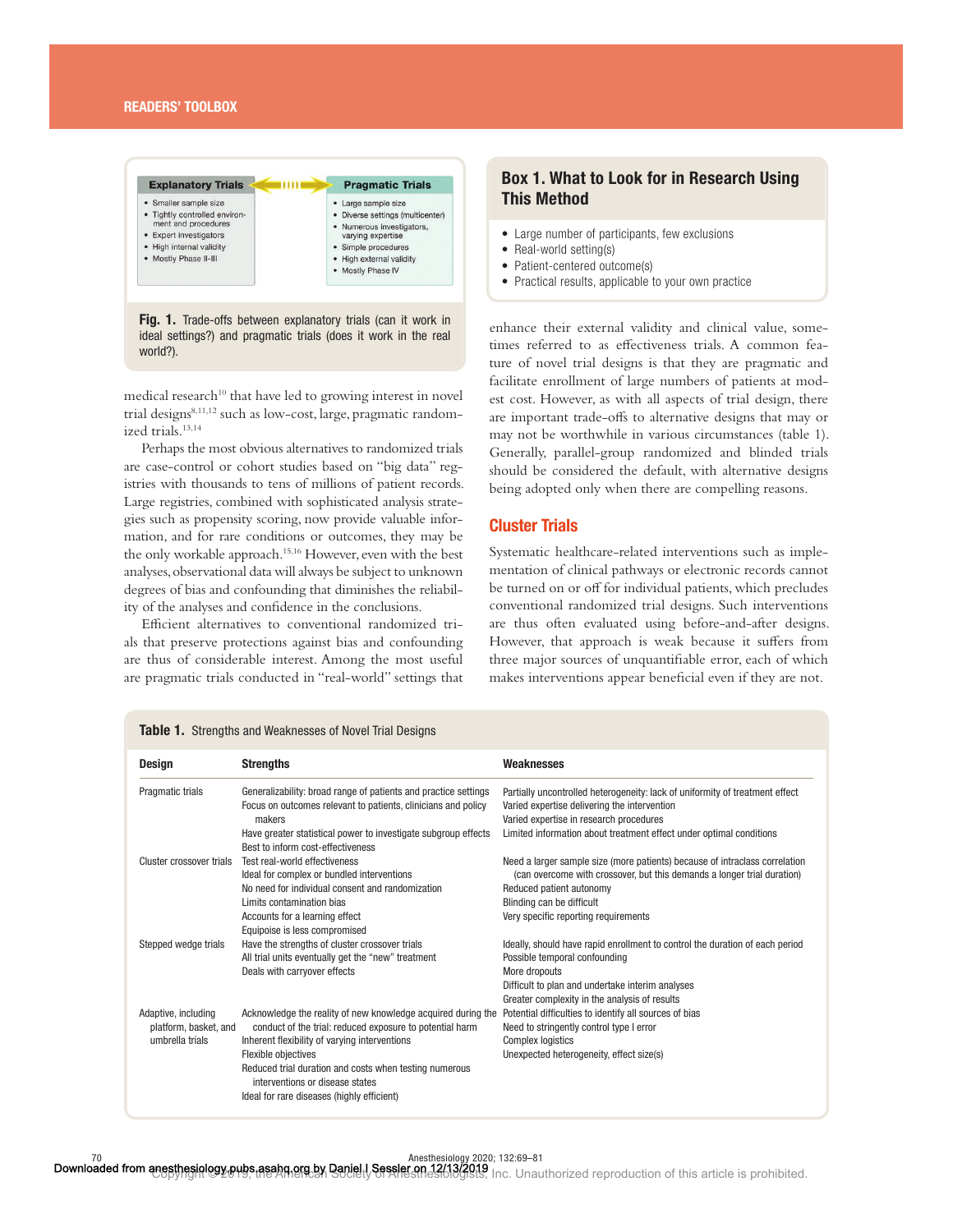| <b>A</b> Parallel cluster trial                          |        |   | Treatment A | Treatment <b>B</b> |  |
|----------------------------------------------------------|--------|---|-------------|--------------------|--|
| Cluster <sup>1</sup>                                     |        |   | A           |                    |  |
| Cluster <sup>2</sup>                                     |        |   | A           |                    |  |
| Cluster <sup>®</sup>                                     |        |   | Α           |                    |  |
| Cluster <b>O</b>                                         |        |   | Ŕ           |                    |  |
| Cluster <sup>6</sup>                                     | B      |   |             |                    |  |
| Cluster <b>6</b>                                         | B      |   |             |                    |  |
| <b>B</b> Cluster crossover trial<br>Cluster <sup>1</sup> | Α      | B | A           | B                  |  |
| Cluster <sup>2</sup>                                     | B      | A | B           | A                  |  |
| Cluster <sup>®</sup>                                     | Α      | B | A           | в                  |  |
| Cluster <sup>O</sup>                                     | A      | B | A           | в                  |  |
| Cluster <sup>6</sup>                                     | A      | B | A           | B                  |  |
| Cluster <b>6</b>                                         | в      | A | B           | A                  |  |
| C Stepped wedge trial                                    |        |   |             |                    |  |
| Cluster <sup>1</sup>                                     | B<br>A |   |             |                    |  |
|                                                          | B<br>Α |   |             |                    |  |
| Cluster <sup>2</sup>                                     |        |   |             |                    |  |
| Cluster <sup>®</sup>                                     | A      |   | B           |                    |  |
| Cluster <sup>4</sup>                                     |        | A |             | B                  |  |
| Cluster <sup>6</sup>                                     |        | A |             | в                  |  |

Fig. 2. Cluster designs comparing treatment A (*yellow*) and treatment B (*green*). The clusters may be randomized and treated in parallel (*A*) or in a crossover design that is best randomly assigned but could simply be alternated (nonrandomly) according to local logistics and patient numbers (*B*), or in steps to grow a "wedge" of active sites in which all clusters receive the experimental treatment (*C*).

The first error is time-dependent confounding, which results because healthcare outcomes generally improve over time consequent to multiple small changes, many of which are unrecognized or poorly quantified. For example, concern about surgical site infections may prompt more frequent handwashing, better skin preparation, glove changes at various stages of surgery, restrictions on operating room traffic, air conditioning filter changes, etc. Because many factors change over time, there is no basis for attributing all improvement to a specific intervention. The second error is the Hawthorne effect, which refers to improvements that result from focusing attention on a particular outcome. The third bias is regression to the mean, which occurs when an intervention is prompted by high incidence of the outcome. However, the observed high incidence, say of infection, may simply be a random variation that will return to the mean level with or without intervention. It is consequently unreasonable to attribute observed benefit from one intervention, for example changing the warming system, because it may well have occurred without any intervention whatsoever. For additional details about these sources of error, see recent reviews.17–20

Cluster designs eliminate many of the problems inherent in before-and-after studies. They are defined by exposure being allocated to *groups* of subjects. Typically, groups are defined by hospital or unit (fig. 2). Cluster approaches are especially useful for systematic changes such as implementation of rapid response teams that cannot be allocated individually or easily reversed. Cluster trials can be randomized or controlled without randomization and some involve crossover periods or sequential exposure. In this section, we will present just a few of many approaches to cluster trials.

#### Parallel Group Randomized Cluster Trials

Most conventional cluster trials simultaneously randomly assign groups of patients to one of two or more exposures. They thus resemble conventional parallel-group individually randomized trials, except that the randomization is on the basis of units rather than individuals. As with conventional trials, crossover designs can be incorporated into cluster designs. Clusters can be entire hospitals,<sup>21</sup> units within a hospital, $22$  or even patients under the care of single physicians.<sup>23</sup> In each case, however, all patients in a particular group are given the same treatment (fig. 2A) and are thus normally conducted with waived consent.

An advantage of cluster randomized trials without crossover is that they reduce the Hawthorne effect and largely eliminate learning that is a common feature of other designs including conventional parallel-group randomized trials. For example, consider a conventional randomized trial of guided fluid management for prevention of intraoperative hypotension. Individual clinicians may quickly learn from cases in which fluid administration is guided that they normally give too much or too little fluid. To the extent that they adjust their practice in patients *not* randomized to guided fluid management, the difference between the treatment groups will diminish—perhaps to the point where it is no longer possible to demonstrate a real benefit of guided management. In contrast, there would be little opportunity for clinicians to learn from one treatment and apply the information to the other condition in a cluster trial because each site/clinician would be exposed only to one treatment.

Sample-size estimation for all types of cluster trials is complicated but depends importantly on the number of clusters. Enrolling many patients within a cluster, which is usually relatively easy, does not substitute for having many clusters.24 The major challenge is thus usually establishing a sufficient number of clusters.

#### Randomized Stepped Wedge Trials

The term "stepped wedge" refers to the fact that at the beginning of the trial, the experimental treatment is used at none of the study sites. One randomly selected site then implements the experimental treatment. After a suitable interval, perhaps several months, another randomly selected site converts to the experimental treatment (fig. 2C). The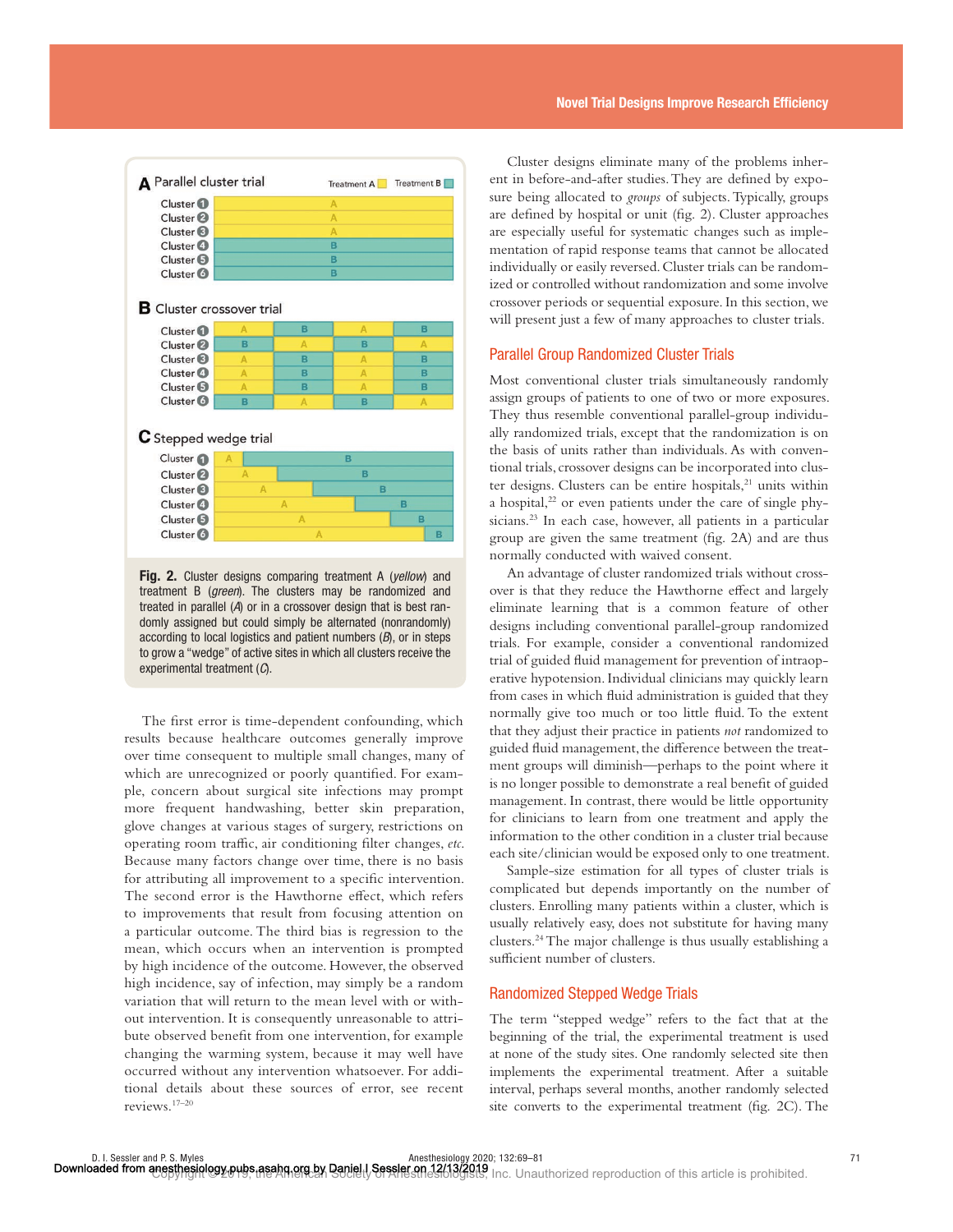process continues until all study sites are active, thus producing a growing "wedge" of active sites.25–27 An advantage of the approach is that all trial units eventually convert to the experimental treatment (such as a specialized stroke service) that might even be nationally mandated. In contrast, the experimental treatment is only available to half the units during the trial period with a parallel-group cluster approach.

For example, the TRACE (routine posTsuRgical Anesthesia visit to improve patient outComE) trial is a prospective, multicenter, stepped-wedge, cluster-randomized trial being conducted in The Netherlands to evaluate routine postoperative visits by an anesthesiologist to reduce the risk of postoperative complications.25 All hospitals start simultaneously with a control phase in which standard care is provided. Sequentially, in a randomized order, hospitals cross over to the intervention phase (routine visits). The trial is currently underway and is recruiting 5,600 adult patients at high risk of postoperative complications (trial No. NTR5506).

With some loss of rigor, nonrandomized stepped wedge designs can also provide value. These might be used when investigators cannot reliably control when interventions are initiated at various sites. For example, switching to electronic records is a complex process that most hospitals will not initiate at a particular time to please an investigator. However, to the extent that electronic records are implemented on a pseudorandom basis (say based on funding availability), investigators could reasonably analyze their effects in a group of hospitals as they switch over time. Stepped wedge studies require complex statistical methodology, especially with nonrandomized designs that need to be adjusted for potential confounding factors.<sup>28</sup>

#### Alternating or Randomized Multiple Crossover Cluster Controlled Trials

A recently developed pragmatic approach is an alternating cluster controlled trial. Effectively, these are cluster trials with interventions distributed in time rather than in space. In these trials, an intervention is implemented for a limited period, say 2 weeks, and then removed for a comparable amount of time. That 1-month block might be considered a before-and-after study with all the serious limitations inherent to that approach. However, the key element to alternating cluster trials is to repeat the study unit enough times to wash out time-dependent confounding from background improvements in healthcare and regression to the mean (fig. 2B). The Hawthorne effect is also limited because the observation period includes times with and without intervention, rather than just after an intervention. Furthermore, over a typical study period of a year or more, the trial becomes part of the clinical routine rather than a one-off focus on particular exposures and complications.

A defining aspect of alternating intervention cluster trials is that entire hospital units are studied and that the intervention of interest is applied to clusters of all or no

patients within a given unit during the designated periods. For example, an alternating cluster trial might include all patients in a set of operating rooms or a particular surgical ward. A corollary is that consent is usually waived because exposure within a given unit is based only on time period rather than patient characteristics or consent.

Alternating cluster trials are controlled because exposure allocation is not determined by patient or physician preference. However, they are not randomized. (The order of the exposure periods could be randomized, although doing so adds little value to the trial.) Unless surgeons specifically schedule patients to particular time periods, exposure will effectively be random. In practice, this approach provides most benefits of randomization but without the cost and difficulty.<sup>29</sup>

Limitations of the approach include a lack of concealed allocation and lack of blinding. Additional limitations include clinician learning during intervention periods that improves care during nonintervention (or alternate intervention) periods. How likely such "contamination" is depends on the intervention(s) and the extent to which they can be controlled by investigators. Alternating cluster trials are thus best for interventions that truly are considered comparable by clinical teams and where the outcomes are objective and not exposed to detection bias—preferably recorded electronically.

Alternating cluster trials work best when the exposure can be tolerated by nearly all patients because it is impractical to enforce inclusion and exclusion criteria. (Enrolling nearly everyone does not preclude restricting analysis to an *a priori* defined population, nor does it prevent clinicians from using alternative approaches when an exposure may be suboptimal for a particular patient.) A consequence of broad enrollment is excellent generalizability. It is also possible to perform two or more simultaneous alternating cohort studies in the same unit(s) if the interventions and outcomes do not conflict. Similarly, the approach works perfectly well for factorial trials; for example, see trial No. NCT03657368, which uses an alternating cluster approach to factorially evaluate two different tidal volumes and two different positive end-expiratory pressure settings.

Because alternating cluster trials enroll large numbers of patients, baseline factors are inevitably well balanced. Statistical analysis can thus be as simple as chi-square or *t* tests. However, because the trials occur over a fairly long period, it is generally prudent to include time in a multivariable model and then estimate the independent effect of the intervention.

In recent years, alternating cluster designs have been used to compare isoflurane *versus* sevoflurane on the duration of hospitalization ( $n = 1,584$ ),<sup>30</sup> 30% *versus* 80% intraoperative oxygen on infection and healing-related complications  $(n = 5,749)$ ,<sup>31</sup> and normal saline *versus* balanced salt solutions in emergency departments ( $n = 13,347$ ),<sup>32</sup> operating rooms (NCT02565420,  $n = 8,600$ ), and critical care units  $(n = 15,802)$ .<sup>33</sup> Each was characterized by rapid enrollment,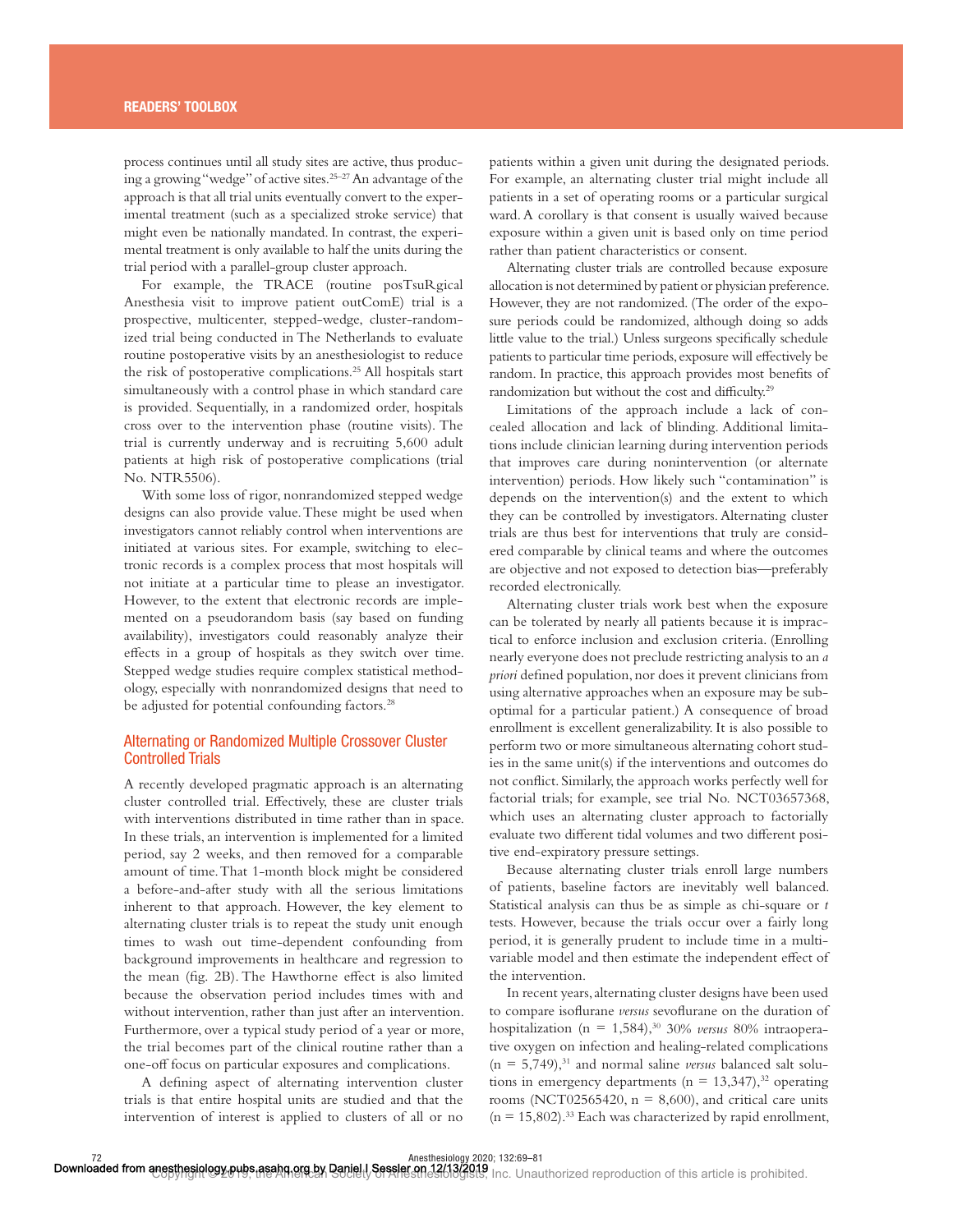and the trials were far less expensive than a conventional approach with individual patent randomization.

Multiple crossover cluster trials can also be randomized. That is, instead of simply alternating treatment allocations, to assign them randomly. Because it is usually unlikely that patients get into clusters because of trial allocation, random assignment is probably less important than for conventional trials. However, when practical, it is the preferred approach. Perhaps more importantly, allocation should be blinded when possible to avoid selection and measurement biases. Blinding can only be maintained with random allocation and is a compelling reason to randomize rather than alternate treatment interventions.

For example, consider a cluster trial of supplemental operating room air filtration and sterilization on surgical site infections. The treatment can be blinded by internally deactivating the supplemental filters. Combined with randomized allocation periods in each operating room (the clusters), blinding will prevent measurement bias.

#### Real-time Automated Enrollment and Randomization

There are conditions in which immediate treatment is necessary, and it is not possible or practical to obtain consent. The most obvious examples are sudden and unpredictable emergencies such as cardiac arrest or major trauma. For a time, concerns about subject autonomy prevented most such research. However, it was obvious that avoiding research in highly lethal emergency situations was in no one's best interest. Nearly all regulatory systems now therefore permit research in such conditions with more or less scrutiny and oversight. For example, many critical care trials have relied upon a deferred consent model, whereby nextof-kin may be informed of the research (but usually cannot legally consent) and given an opportunity to opt-out, and included surviving patients are later asked to provide consent for their data to be included in the trial.<sup>34-36</sup>

There are other, perhaps less obvious, situations that preclude obtaining prior consent. Consider, for example, most any unexpected intraoperative event such as anaphylaxis (1 event per  $677$  cases<sup>37</sup>), severe airway problems, or serious hypotension. Because it would be impractical or impossible to obtain consent from all surgical patients in expectation of randomizing rare qualifying patients, waived consent or modified consent is necessary to study such conditions. Outright waiver is often appropriate when the test interventions are low risk or perhaps likely to be helpful compared with routine care. Alternatively, an institutional review board might request a modified consent, such as providing information in advance and the ability to opt out or requesting *a posteriori* consent from qualifying subjects and including their data in analysis only with approval.

A recent example of real-time automated enrollment and randomization was a trial that evaluated an alert for clinicians about intraoperative hypotension.<sup>38</sup> More than

14,500 operations were screened in real time to identify 3,955 surgeries during which systolic blood pressure was less than 80 mmHg for 3 consecutive min. Thus, nearly four patients would have been asked for consent with a conventional approach to identify each who had a qualifying hypotensive episode. When episodes were identified, patients were randomized by a decision-support computer to either no alert or to alerts warning of hypotension that were posted to the electronic record screen and to the pagers of the in-room clinician and attending anesthesiologist. There was no required response to the alerts. The primary outcome was the duration of hypotension.

In another example, 36,670 patients were electronically screened in real time to identify 7,569 who experienced triple low events (a combination of mean arterial pressure of 75 mmHg or less, minimum alveolar fraction of less than  $0.8$ , and Bispectral Index of less than  $45$ ).<sup>39</sup> In this case, nearly five patients would have been asked to consent to identify each who had a qualifying episode, which would have made a conventional randomized trial impossible. Patients who experienced qualifying episodes were enrolled and randomized in real time by a decision-support computer to no alert or to alerts warning: "A triple low (MAP [mean arterial pressure], MAC [minimum alveolar concentration], and BIS [Bispectral Index]) condition has been detected. Consider hemodynamic support." Again, there was no required response to the alerts. The primary outcome was 90-day mortality.40

Both trials were considered ethical, and consent was waived by the Cleveland Clinic (Cleveland, Ohio) institutional review board because alerts were unlikely to have been harmful, were possibly helpful, and because the trial would be impractical without waived consent. In both cases, the alerts proved to be unhelpful but also harmless. Realtime automated enrollment and randomization is a useful trial design for evaluating responses to relatively uncommon intraoperative events where it would be impractical to obtain consent from enough patients in advance.

#### Practice Preference Randomization

Variations in "standard" clinical care are widespread. For example, some sites routinely use midazolam to prevent intraoperative awareness during cardiac surgery, whereas others rarely do. Variations are most apparent across countries but can also be found within a single country or city. Natural clinical variation can be harnessed in a novel trial design termed practice-preference randomization.<sup>41</sup> Practice-preference trials are a variation of "play-the-winner" rules used in some adaptive designs<sup>42,43</sup> but without a dynamic component.44,45 In this case, the "winner" is an unequal allocation favoring existing practice (fig. 3). The approach is being used in a trial evaluating high-dose dexamethasone in cardiac surgery, which includes sites in Australia (that rarely use high-dose dexamethasone) and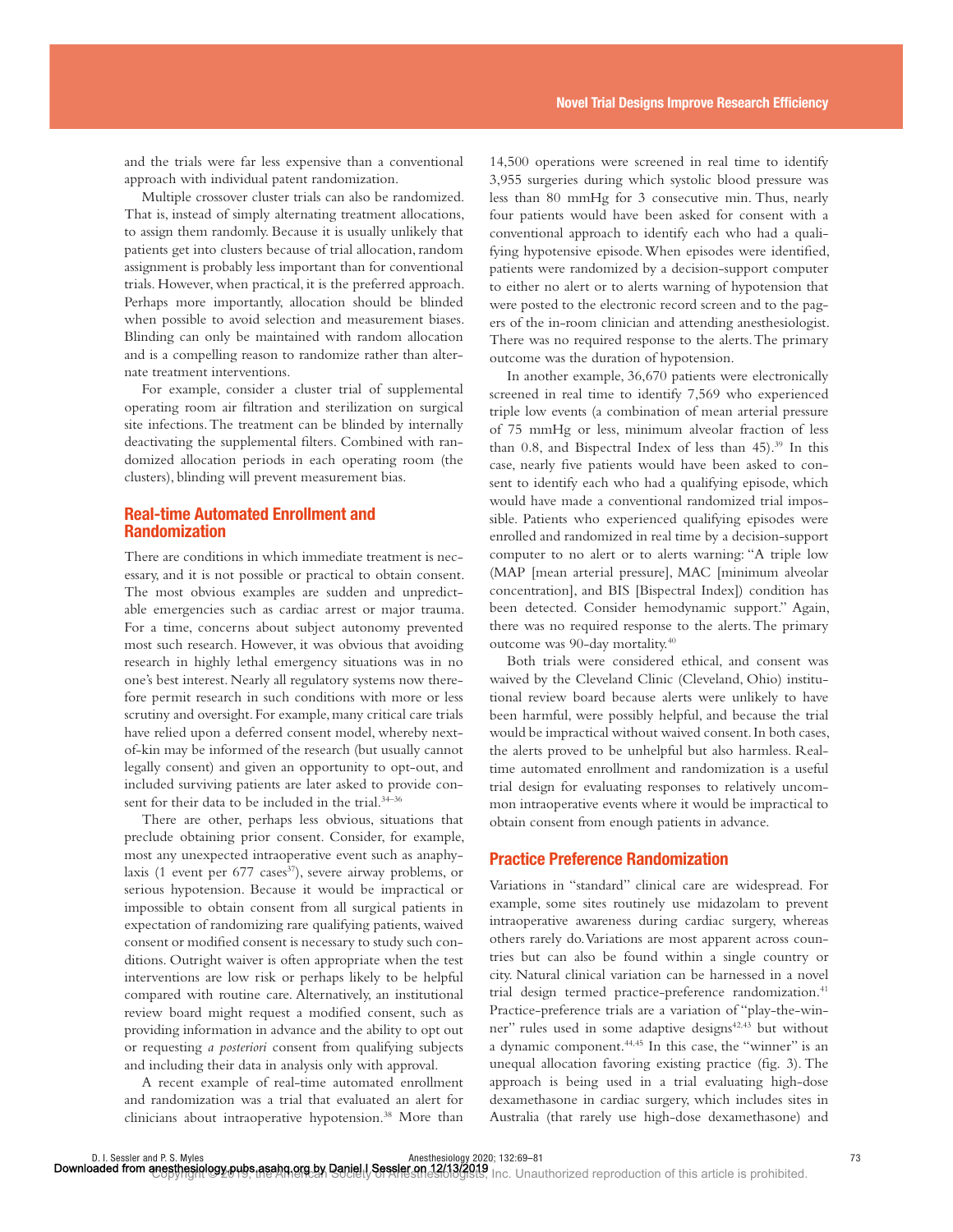

Fig. 3. Practice preference randomized consent trial. First, trial sites or individual physicians are clustered into groups according to their current practice. Next, eligible patients are randomly assigned in an unequal ratio, say 2:1 favoring current practice for each site. Finally, enrolled patients are approached for consent, but only those in the nonstandard care arm at each site. ITT, intention to treat.

The Netherlands (where high-dose dexamethasone is used routinely).<sup>41</sup>

There are three steps in practice-preference trials. Initially, trial sites or individual physicians are clustered into groups according to their current practice routine. The next step is to randomly assign eligible patients in an unequal ratio, say 2:1 favoring current practice for each site. Therefore most patients at a given site receive standard treatment for that site. The third step is to enroll patients, obtaining consent only for patients in the nonstandard arm at each site.

These trials are efficient because only a fraction, say a third, of the patients are approached for consent at each site. However, because at least several sites with differing definitions of routine care participate, overall enrollment is roughly balanced across the entire trial. Because clinician preference is respected, trial engagement is likely to be enhanced. A requirement for waived consent in the

standard-care group is trial-related measurements that are routine or at least minimally disturb participants.

Baseline imbalance and confounding are more likely with practice-preference than conventional randomized designs.46 Selection bias is also possible because patients are approached for consent after random assignment to nonroutine care, whereas in a conventional trial consent is obtained from all patients before randomization. Statistical methods should be used to evaluate and, as necessary, adjust for both types of error.

#### Adaptive Designs

Because large clinical trials usually take years to complete, it is common for new and relevant information to be published during the conduct of a trial. Similarly, important information may accrue during a trial and be detected at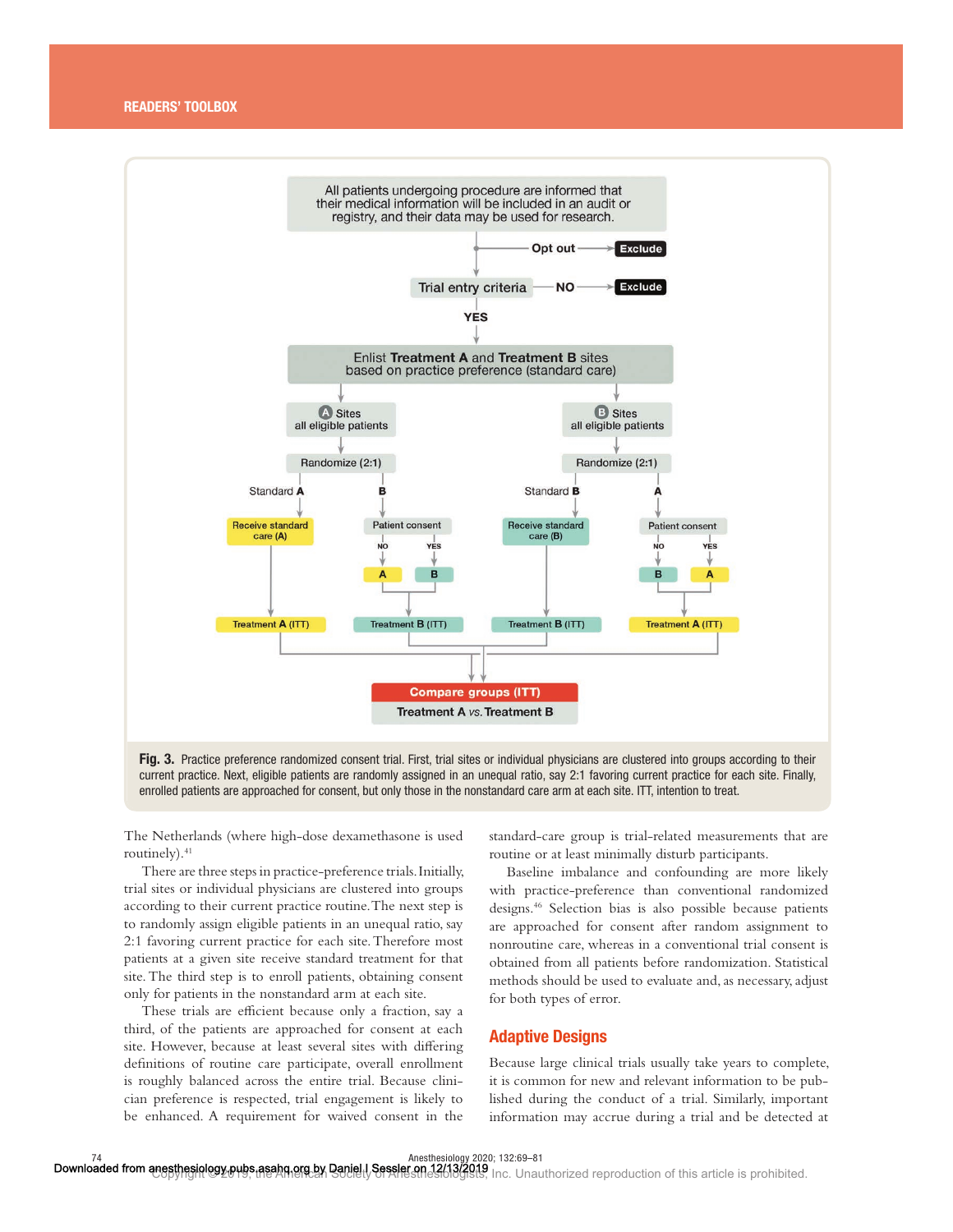

Fig. 4. Adaptive trial design. In this example, there are four planned treatments being compared (treatments A, B, C, and D) with placebo and potentially with each other. At defined time points there is an interim analysis using accrued data to calculate a conditional probability of effect (efficacy, adverse effects) for each treatment. Any treatment with low probability of benefit or worrying probability of harm leads to a decision to stop that treatment or adjust the dose. If new possible treatments become apparent during the conduct of the trial (*e.g.*, treatment E), they can be added in at a later stage.

interim analyses. New knowledge sometimes suggests that aspects of an ongoing trial should be modified. For example, it may be necessary or advisable to alter enrollment criteria, drug dose, and which data are collected. It may also be necessary to recalculate the required sample size if the original assumptions prove incorrect.

Conventional clinical trials often include prespecified thresholds that determine whether a trial should be stopped or continued, which is perhaps the simplest type of adaptive design. Better, though, is the ability to systematically review accruing data and alter the protocol as necessary to reduce participant risk and enhance the clinical value of the results. Adaptive trial designs may include preplanned decision rules that permit changes to study population, assignment ratio, sample size, or study drug administration or dose (fig. 4).<sup>12</sup> Adaptive designs are likely safer for participants because patients at special risk can be excluded based on new information, and ineffective or excessive doses can be corrected. Furthermore, funding agencies and investigators are more likely to get return on their investments because adaptive trials are likely to achieve meaningful results with fewer patients in a shorter timeframe than conventional approaches.

Although generally efficient, adaptive designs introduce considerable complexities. For example, statistical analyses of adaptive trials need to account for multiple testing because of the frequent interim analyses and confounding caused by the baseline imbalance consequent to small numbers of participants and temporal trends.<sup>47</sup> Statistical simulations are often necessary, and Bayesian approaches (combining prior probability with observed results to estimate effect size) are sometimes used because prior information informs interpretation of sparse accruing data.<sup>48</sup> Another important factor is that adaptive options should be preplanned and incorporated into an *a priori* protocol with

appropriate statistical considerations. Unplanned protocol or analysis changes are often necessary, but they should be accurately presented as *post hoc* decisions rather than masked as "adaptive designs."

#### Altering the Study Population

New information from other similar trials or the results of interim analyses often suggest that enrollment criteria should be modified. (A common enrollment change is to broaden criteria when trial enrollment is slower than expected, but this is a trivial case of adaptive design.) For example, new information might identify a subpopulation at especially high risk of toxicity. Simply prudence would suggest that patients at special risk be excluded—or at least be monitored especially carefully if the treatment is likely to overall beneficial.

Similarly, subpopulations might be identified that apparently receive little or no benefit from treatment or require a higher-than-typical drug dose to achieve comparable efficacy. Optimally designed protocols allow modifications that incorporate such obviously relevant information. It might also be necessary to increase trial size to provide sufficient power within clinically important subgroups. Adaptive designs increase the likelihood of the treatment being shown to be effective overall and of identifying subpopulations with substantively different responses.

#### Changing Treatment Group Assignment Ratios

Response-adaptive randomization refers to modifying random assignment ratios of multigroup trials when interim analyses suggest differential benefit. Consider, for example, a three-arm trial has an initial assignment ratio of 1:1:1 for treatments  $X, Y$ , and  $Z$ . At the first interim analysis,  $X$ and Y appear to provide more benefit than Z, even if the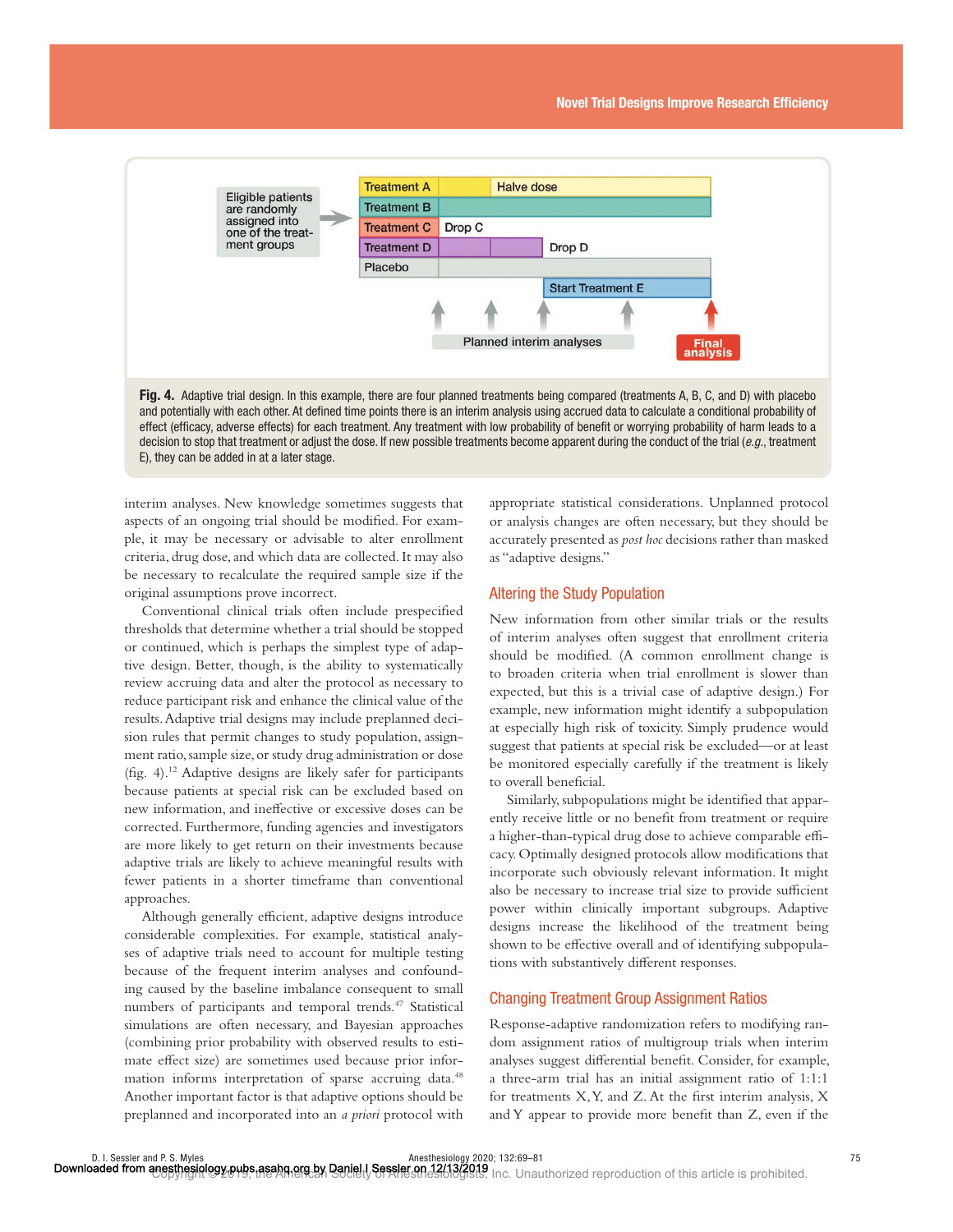assessment is hardly definitive given that enrollment is so far modest.

Nonetheless, a reasonable approach, when permitted by the original protocol, is to change the assignment ratio to "play the winner." In this case a higher proportion of patients are assigned to an apparently more successful treatment. For example, the randomization might be altered to assign X, Y, and Z in a 2:2:1 ratio. Subsequent enrollment will therefore favor X and Y, thus providing extra precision about those treatments. Treatment Z may turn out to be comparable, inferior, or superior, but there is logic in directing resources to the treatments that look best. A similar approach can be used for trials that test multiple doses of a single drug. Random assignment favoring apparently more effective treatments is ethically appealing because it helps maintain equipoise throughout the trial as information accumulates.

#### Changing Sample Size

Sample size for formal trials is based on estimates of population variance (for continuous outcomes) or baseline incidence (for dichotomous outcomes), along with the treatment effect. Treatment effect, that is the true difference between the treatment groups, is the most important determinant of sample size, with the number of participants increasing exponentially as treatment effect diminishes. The difficulty, of course, is that the purpose of proposed trials is to determine the treatment effect, so investigators perforce do not know what it will be during the design phase.

Investigators should also consider what treatment effect is likely to be clinically meaningful, and that threshold should be specified in advance. In some cases, such as mortality, most any improvement would be considered meaningful. However, for trials evaluating process measures and mediators, statistically significant differences may not be clinically important. In such cases, statistically significant differences should be considered negative results when their magnitude does not reach a previously specified threshold.

Skilled investigators consider various strategies for increasing treatment effect such as enriching the population, using large exposures (*e.g.*, high drug doses), and selecting continuous or composite outcomes. However, within a given trial design, an almost overwhelming temptation is to anticipate a treatment effect large enough to make the trial practical with respect to available subjects, time constraints, and especially available funding. The difficulty, of course, is that the true treatment effect is determined by biology, not the investigators' various constraints. It is thus common to complete planned enrollment and find a point estimate for treatment effect that is physiologically important but not quite statistically significant. Arguably, this is one of the worst outcomes for a trial because the investigators cannot claim a statistically significant benefit, but nor can they claim that there is no clinically important effect.

One cause for insufficient power is baseline variance or incidence being smaller than anticipated. That is relatively

easy to deal with because sample size can be reestimated without statistical penalty on the basis of variance or incidence across the entire study population.<sup>49,50</sup> Prudent investigators thus monitor outcome incidence and variance across the study population (without distinguishing among groups) and reestimate the sample size if necessary.51,52 A more complicated situation arises when trial results are uninterpretable because treatment effect is smaller than anticipated. There are at least two ways to reduce that risk, both being variations of group-sequential designs.

One way to reduce the risk of insufficient power consequent to a smaller-than-anticipated treatment effect is to overpower the trial while including many interim analyses with stopping rules that allow enrollment to stop early if benefit or futility are clearly demonstrated. Typically, results of interim analyses are evaluated by an independent executive committee or data and safety monitoring board, and even then usually blinded to allocation (that is, on a "group A" vs. "group B" basis). If benefit is as anticipated or stronger, the trial will stop early at lower or comparable cost compared with a trial without interim analyses. However, if the treatment effect proves to be smaller than anticipated, the original design allows enrollment to continue—possibly to the point of clearly identifying benefit or futility. A second way to reduce risk of underpowering trials is to specify in the original protocol that sample size will be recalculated at given point or specified intervals based on (usually blinded) predefined outcomes of interest. Reestimation of the maximum sample based on observed treatment effects is complex, and it can be challenging to avoid both type 1 and type 2 statistical errors.<sup>53</sup>

#### Changing Study Interventions: Platform Trials

Evaluation of new drugs is a costly process. Phase II drug development studies, for example, often evaluate several doses in an effort to determine an optimal one for testing in a phase III trial. It is hardly unusual for interim analyses to identify unexpected intolerance or toxicity or differential efficacy in subgroups. Many promising drugs fail early-phase testing because initial studies were unreliable; other drugs are found to be ineffective or harmful only because the wrong study population or dose was used or the sample size provided inadequate statistical power. Adaptive designs reduce risk by introducing flexibility into the evaluation process while maintaining statistical rigor.54

An extension of the adaptive design concept is to establish an overarching platform protocol that permits introduction of additional treatments, for some treatments to be dropped, and for additional therapeutic questions to be tested without a set end date.<sup>55,56</sup> The master protocol defines one or more target populations with a common system for patient selection, study procedures, process and outcome templates, and data management.

The approach is efficient because platform trials allow for concurrent or sequential evaluations of multiple treatments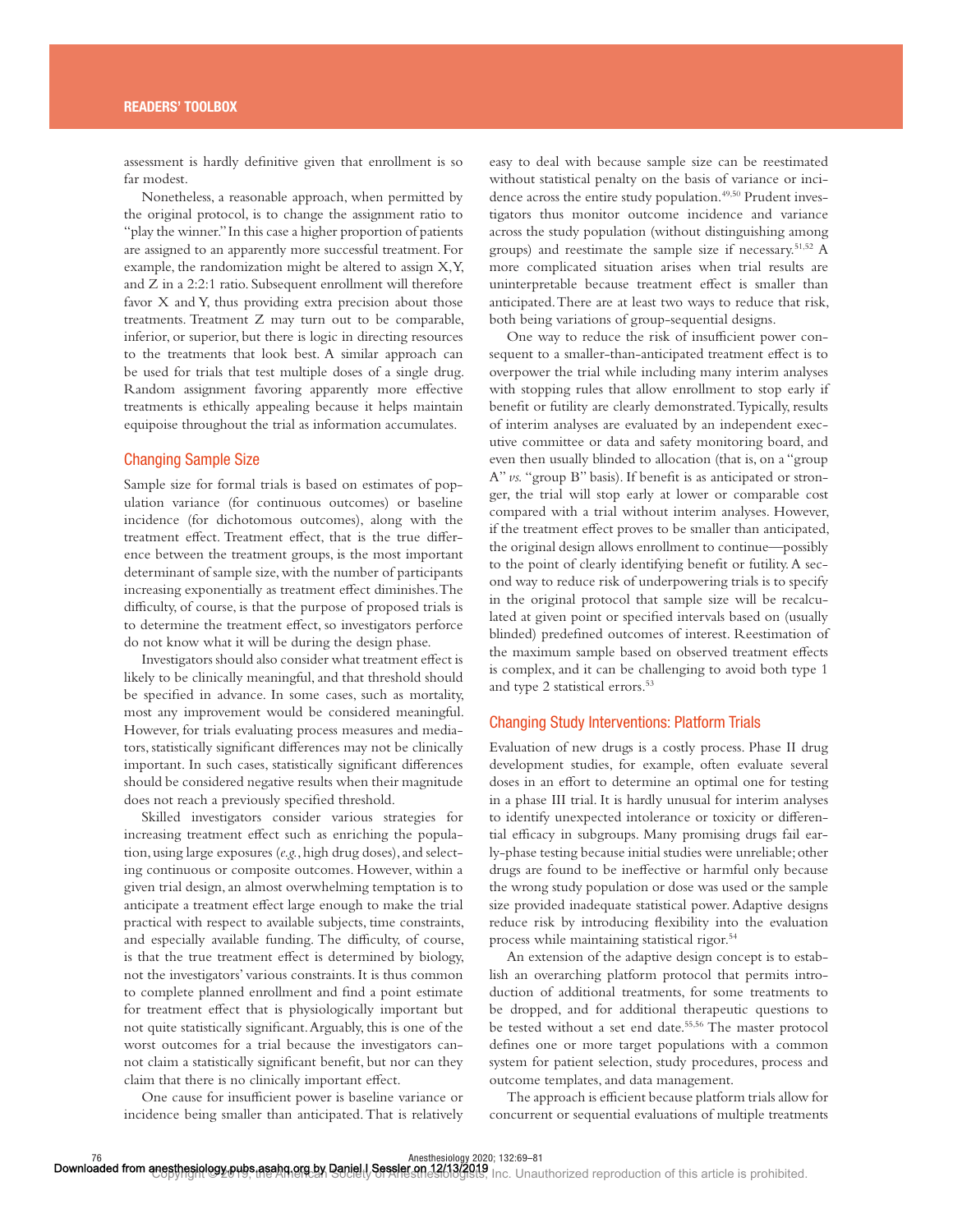within a single drug, condition, or surgical population.55,56 These have a common control arm, and many different treatment arms that are included or removed from the trial as futility or efficacy are demonstrated, often according to Bayesian decision rules.<sup>1</sup> Platform trials therefore avoid the need to design separate trials for each drug/treatment evaluation and to separately obtain ethical and regulatory approvals. An additional advantage is that accumulated infrastructure, procedures, and experience and knowledge is valuable and can roll over from one treatment to another within an overarching platform trial. The same general approach can be extended to cohort designs.<sup>57</sup>

Subtypes of the platform design, also using master protocols and currently most often used in oncology, include basket and umbrella trials.<sup>58,59</sup> A basket trial evaluates a specific treatment in a variety of diseases (e.g., different types of cancer) defined by a particular molecular marker. An umbrella trial evaluates multiple treatments in one or more diseases, defined by an expectation that each included disease state could have a beneficial and similar response to any particular treatment. Here the set of diseases (*e.g.*, tumor types) is the "umbrella."

Platform, basket, and umbrella trials share the common characteristic of addressing multiple questions in a single study program, maximizing efficiency by obtaining more information in a shorter time. Adaptive designs in general, and especially platform, basket, and umbrella trials, are statistically challenging and require complex sample-size estimates and analyses. Professional statistical collaboration is essential.

#### Embedding Randomized Trials within Registries

Randomized trials are rightly considered to provide the most reliable evidence of treatment effects, but trial entry criteria and stringent methodologies can limit generalizability. Pragmatic randomized trials include a broader range of patients and often in diverse healthcare settings, thereby offering greater generalizability. Even so, there are often groups of patients (*e.g.*, those with cognitive impairment or language difficulty) or healthcare settings (e.g., low resource areas) that are not representative. Large amounts of data kept in electronic medical records and various registries are typically available for research. Clinical information systems and electronic health records can facilitate routine collection of process and outcome data to support low-cost clinical research.60 To the extent that necessary outcome data are available from registries, trials can be conducted simply by controlling exposure allocation.<sup>61</sup>

Introduction of random assignment into a clinical registry combines the strengths of a large pragmatic trial while costing much less than a typical trial, which requires individual

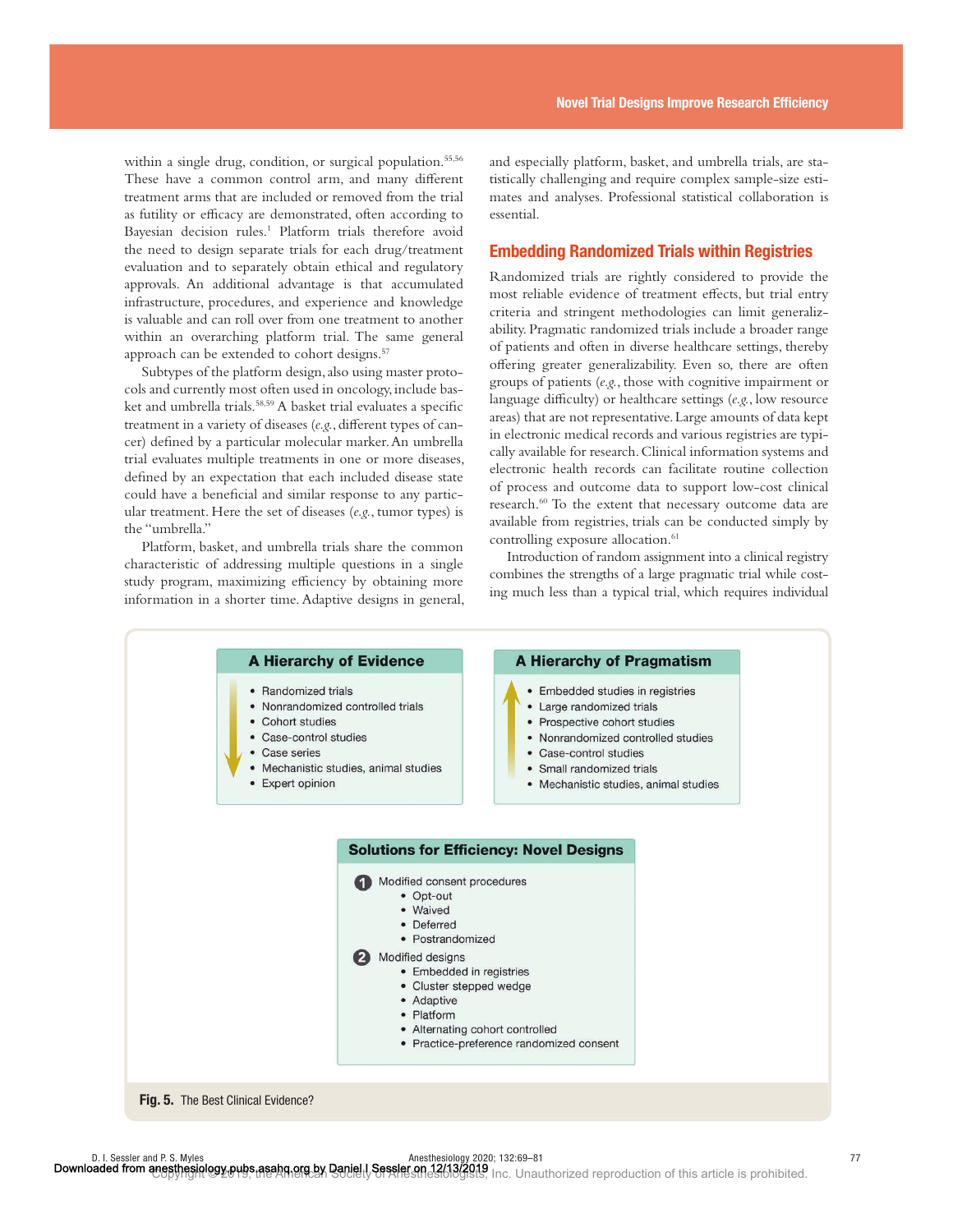## Box 2. Where to Find More Information on This Topic

- Basic Health and Human Services Policy for Protection of Human Research Subjects (Available at: https://www.ecfr.gov/cgi-bin/ retrieveECFR?gp=&SID=83cd09e1c0f5c6937cd9d7513160fc3f&pitd=20180719&n=pt45.1.46&r=PART&ty=HTML; accessed October 7, 2019)
- Consort 2010 statement: Extension to cluster randomised trials. BMJ 2012; 345:e5661
- U.S. Food and Drug Administration. Informed Consent: Guidance for IRBs, Clinical Investigators, and Sponsors. July 2014 (Available at: https://www.fda.gov/regulatory-information/searchfda-guidance-documents/informed-consent; accessed October 7, 2019)
- U.S. Food and Drug Administration. Adaptive Designs for Clinical Trials of Drugs and Biologics: Guidance for Industry (Available at: https://www.fdanews.com/ext/resources/files/2018/2/09-28- 18-AdaptiveTrials.pdf?1538162421; accessed October 7, 2019)
- An Introduction and Overview of Innovative Trial Design (Available at: https://www.nhlbi.nih.gov/events/2018/introduction-and-overview-innovative-trial-design; accessed October 7, 2019)

participant evaluation, completion of case-report forms, and subsequent transfer of information to the trial database (fig. 5).<sup>62</sup> Registry-based randomized trials represent the epitome of comparative effectiveness research: generalizability of the findings, rapid enrollment, high completion, and often longer-term follow-up. The mechanics of randomization will depend on the context but will most often be similar to conventional randomized trials such as a central web-based system. However, alternative types of randomization or pseudorandomization can also be used when appropriate.

Registry-based randomized trials nonetheless present important challenges including broad capture to avoid exclusion bias, variable quality data in registries, and ethical concerns about lack of patient autonomy (if explicit consent is not obtained) and privacy (keeping research data confidential). For example, data quality in registries virtually never approaches the accuracy level of audited and monitored case-report forms. As in any other study using registry data, the validity of the underlying data is key. Investigators thus need to have a good understanding of the extent to which measurement bias, random error, and missing data might falsify analyses. Registry-based trials are nonetheless a disruptive technology in clinical research<sup>63</sup> because they simplify and speed enrollment while much reducing cost. An additional advantage of trials conducted within registries is that it is easy to subsequently evaluate the extent to which trial results are adopted into everyday practice.

Alternating cohort and other cluster trials often use data from electronic records to evaluate outcomes,<sup>30,31</sup> but it is also possible to conduct otherwise conventional clinical trials in which all or nearly all outcomes are obtained from electronic records rather than case reports. At the Cleveland Clinic, for example, we routinely conduct trials in which all substantive outcomes are obtained from various electronic registries.<sup>64</sup> The efficiency of this approach is obvious, and it much reduces the cost of conducting trials.

#### **Conclusions**

There will never be enough conventional clinical trials to address even a small fraction of important clinical questions. Novel trial designs, some with waived or modified patient consent, are increasingly being used to answer research questions more efficiently. Modifications to conventional trial designs that introduce flexibility and efficiency are also becoming more common. Many of the enhancements we review are attractive because they speed enrollment and lower the cost of research. They also raise new challenges in terms of planning, conduct, ethical oversight, and statistical analysis.

#### Research Support

Support was provided solely from institutional and/or departmental sources.

#### Competing Interests

The authors declare no competing interests.

#### **Correspondence**

Address correspondence to Dr. Myles: Alfred Hospital, Commercial Road, Melbourne, Victoria 3004, Australia. [p.myles@alfred.org.au.](mailto:p.myles@alfred.org.au) Information on purchasing reprints may be found at <www.anesthesiology.org> or on the masthead page at the beginning of this issue. ANESTHESIOLOGY's articles are made freely accessible to all readers, for personal use only, 6 months from the cover date of the issue.

#### **References**

- 1. Papanicolas I, Woskie LR, Jha AK: Health care spending in the United States and other high-income countries. JAMA 2018; 319:1024–39
- 2. Devereaux PJ, Yusuf S: The evolution of the randomized controlled trial and its role in evidence-based decision making. J Intern Med 2003; 254:105–13
- 3. Collins R, MacMahon S: Reliable assessment of the effects of treatment on mortality and major morbidity: I. Clinical trials. Lancet 2001; 357:373–80
- 4. Hennekens CH, Demets D: The need for large-scale randomized evidence without undue emphasis on small trials, meta-analyses, or subgroup analyses. JAMA 2009; 302:2361–2
- 5. Myles PS: Why we need large randomized studies in anaesthesia. Br J Anaesth 1999; 83:833–4
- 6. Tunis SR, Stryer DB, Clancy CM: Practical clinical trials: Increasing the value of clinical research for decision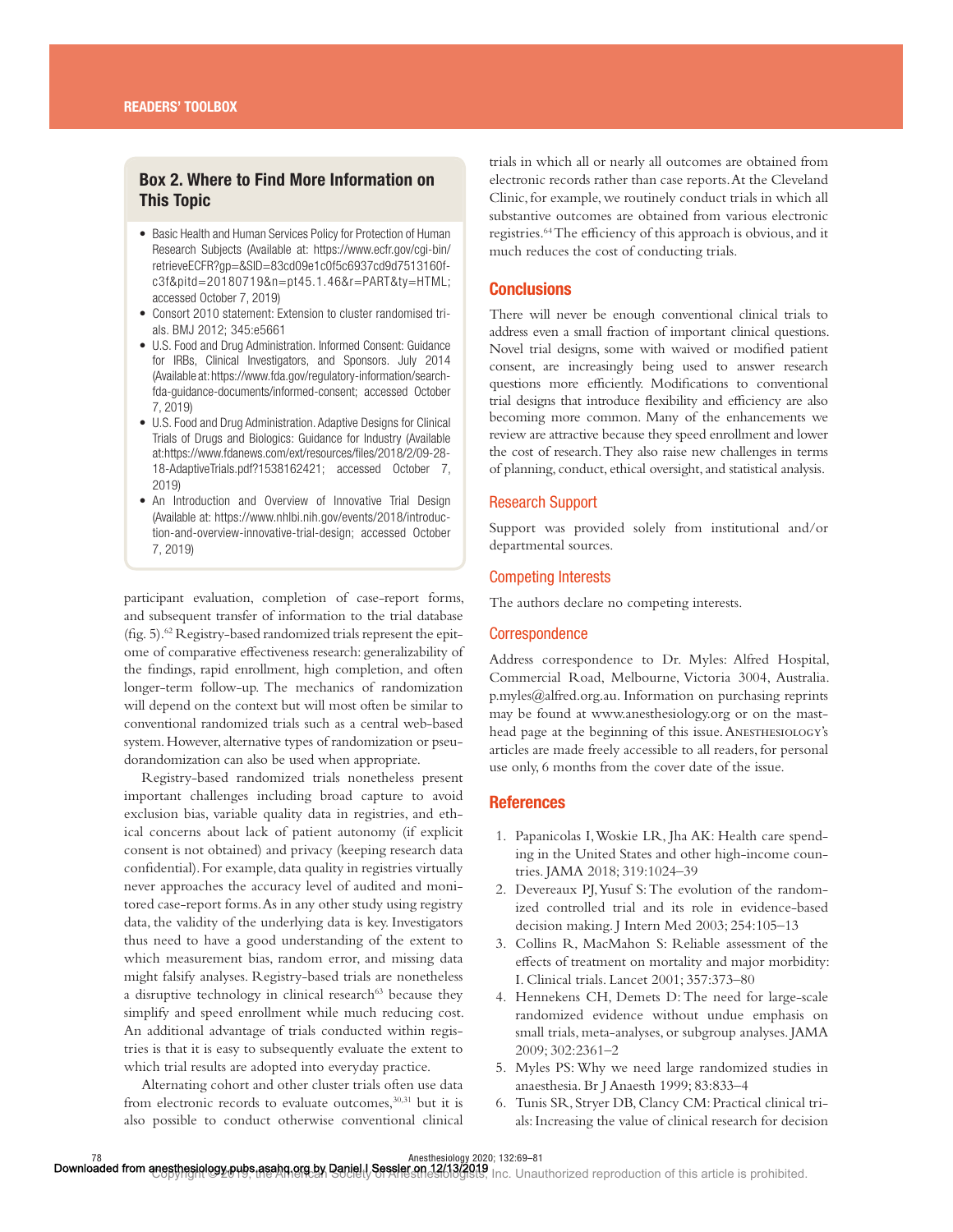making in clinical and health policy. JAMA 2003; 290:1624–32

- 7. Feldman AM: Bench-to-bedside: Clinical and translational research: Personalized medicine: Precision medicine: What's in a Name? Clin Transl Sci 2015; 8:171–3
- 8. Reith C, Landray M, Devereaux PJ, Bosch J, Granger CB, Baigent C, Califf RM, Collins R, Yusuf S: Randomized clinical trials: Removing unnecessary obstacles. N Engl J Med 2013; 369:1061–5
- 9. Jackson N, Atar D, Borentain M, Breithardt G, van Eickels M, Endres M, Fraass U, Friede T, Hannachi H, Janmohamed S, Kreuzer J, Landray M, Lautsch D, Le Floch C, Mol P, Naci H, Samani NJ, Svensson A, Thorstensen C, Tijssen J, Vandzhura V, Zalewski A, Kirchhof P: Improving clinical trials for cardiovascular diseases: A position paper from the Cardiovascular Round Table of the European Society of Cardiology. Eur Heart J 2016; 37:747–54
- 10. Macleod MR, Michie S, Roberts I, Dirnagl U, Chalmers I, Ioannidis JP, Al-Shahi Salman R, Chan AW, Glasziou P: Biomedical research: Increasing value, reducing waste. Lancet 2014; 383:101–4
- 11. Hadorn D, Wilson N, Edwards R, Blakely T, Sarfati D: How to substantially increase recruitment in cancer trials in New Zealand. N Z Med J 2013; 126:57–68
- 12. Berry DA: Adaptive clinical trials in oncology. Nat Rev Clin Oncol 2011; 9:199–207
- 13. Ford I, Norrie J: Pragmatic trials. N Engl J Med 2016; 375:454–63
- 14. Calvo G, McMurray JJ, Granger CB, Alonso-García Á, Armstrong P, Flather M, Gómez-Outes A, Pocock S, Stockbridge N, Svensson A, Van de Werf F: Large streamlined trials in cardiovascular disease. Eur Heart J 2014; 35:544–8
- 15. Concato J: Is it time for medicine-based evidence? JAMA 2012; 307:1641–3
- 16. Concato J: Observational *versus* experimental studies: What's the evidence for a hierarchy? NeuroRx 2004; 1:341–7
- 17. Sessler DI, Imrey PB: Clinical Research Methodology 1: Study designs and methodologic sources of error. Anesth Analg 2015; 121:1034–42
- 18. Sessler DI, Imrey PB: Clinical Research Methodology 2: Observational clinical research. Anesth Analg 2015; 121:1043–51
- 19. Mascha EJ, Sessler DI: Segmented regression and difference-in-difference methods: Assessing the impact of systemic changes in healthcare. Anesth Analg 2019; 129:618–33
- 20. Ho AMH, Phelan R, Mizubuti GB, Murdoch JAC, Wickett S, Ho AK, Shyam V, Gilron I: Bias in before–after studies: Narrative overview for anesthesiologists. Anesth Analg 2018; 126:1755–62
- 21. Guidet B, Leblanc G, Simon T, Woimant M, Quenot JP, Ganansia O, Maignan M, Yordanov Y, Delerme S,

Doumenc B, Fartoukh M, Charestan P, Trognon P, Galichon B, Javaud N, Patzak A, Garrouste-Orgeas M, Thomas C, Azerad S, Pateron D, Boumendil A; ICE-CUB 2 Study Network: Effect of systematic intensive care unit triage on long-term mortality among critically ill elderly patients in France: A randomized clinical trial. JAMA 2017; 318:1450–9

- 22. Chen CC, Li HC, Liang JT, Lai IR, Purnomo JDT, Yang YT, Lin BR, Huang J, Yang CY, Tien YW, Chen CN, Lin MT, Huang GH, Inouye SK: Effect of a modified hospital elder life program on delirium and length of hospital stay in patients undergoing abdominal surgery: A cluster randomized clinical trial. JAMA Surg 2017; 152:827–34
- 23. Kappen TH, Moons KG, van Wolfswinkel L, Kalkman CJ, Vergouwe Y, van Klei WA: Impact of risk assessments on prophylactic antiemetic prescription and the incidence of postoperative nausea and vomiting: A cluster-randomized trial. Anesthesiology 2014; 120:343–54
- 24. Brown AW, Li P, Bohan Brown MM, Kaiser KA, Keith SW, Oakes JM, Allison DB: Best (but oft-forgotten) practices: Designing, analyzing, and reporting cluster randomized controlled trials. Am J Clin Nutr 2015; 102:241–8
- 25. Smit-Fun VM, de Korte-de Boer D, Posthuma LM, Stolze A, Dirksen CD, Hollmann MW, Buhre WF, Boer C: TRACE (routine posTsuRgical Anesthesia visit to improve patient outComE): A prospective, multicenter, stepped-wedge, cluster-randomized interventional study. Trials 2018; 19:586
- 26. Haugen AS, Søfteland E, Almeland SK, Sevdalis N, Vonen B, Eide GE, Nortvedt MW, Harthug S: Effect of the World Health Organization checklist on patient outcomes: A stepped wedge cluster randomized controlled trial. Ann Surg 2015; 261:821–8
- 27. Fenger-Gron M, Vestergaard M, Pedersen HS, Frost L, Parner ET, Ribe AR, Davydow DS: Depression, antidepressants, and the risk of non-valvular atrial fibrillation: A nationwide Danish matched cohort study. Eur J Prev Cardiol 2019; 26:187–95
- 28. Hemming K, Haines TP, Chilton PJ, Girling AJ, Lilford RJ: The stepped wedge cluster randomised trial: Rationale, design, analysis, and reporting. BMJ 2015; 350:h391
- 29. Concato J: When to randomize, or "evidence-based medicine needs medicine-based evidence." Pharmacoepidemiol Drug Saf 2012; 21:6–12
- 30. Kopyeva T, Sessler DI, Weiss S, Dalton JE, Mascha EJ, Lee JH, Kiran RP, Udeh B, Kurz A: Effects of volatile anesthetic choice on hospital length-of-stay: A retrospective study and a prospective trial. ANESTHESIOLOGY 2013; 119:61–70
- 31. Kurz A, Kopyeva T, Suliman I, Podolyak A, You J, Lewis B, Vlah C, Khatib R, Keebler A, Reigert R, Seuffert M, Muzie L, Drahuschak S, Gorgun E, Stocchi L, Turan A, Sessler DI: Supplemental oxygen and surgical-site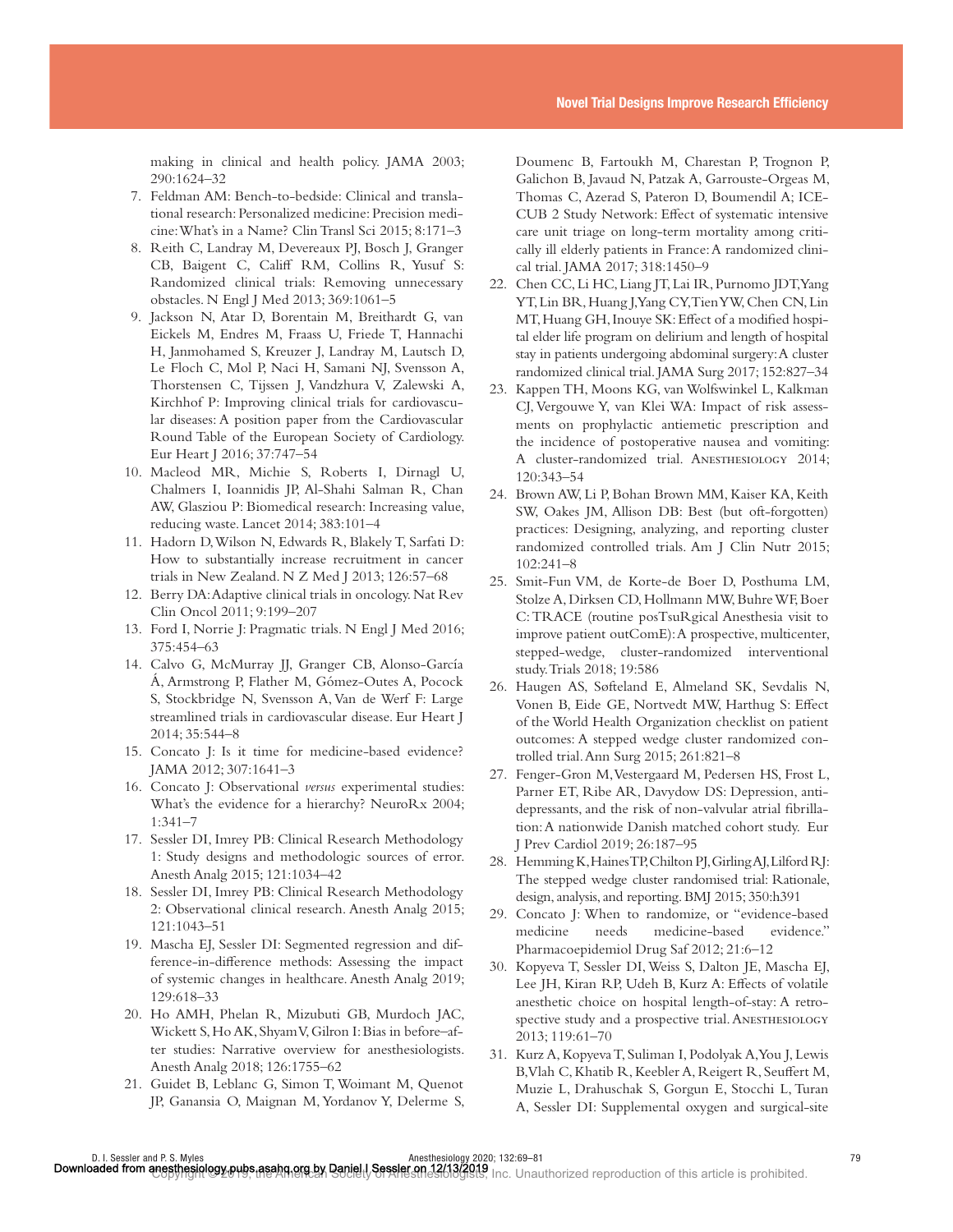infections: An alternating intervention controlled trial. Br J Anaesth 2018; 120:117–26

- 32. Self WH, Semler MW, Wanderer JP, Wang L, Byrne DW, Collins SP, Slovis CM, Lindsell CJ, Ehrenfeld JM, Siew ED, Shaw AD, Bernard GR, Rice TW, Investigators S-E: Balanced crystalloids *versus* saline in noncritically ill adults. N Engl J Med 2018; 378:819–28
- 33. Semler MW, Self WH, Wanderer JP, Ehrenfeld JM, Wang L, Byrne DW, Stollings JL, Kumar AB, Hughes CG, Hernandez A, Guillamondegui OD, May AK, Weavind L, Casey JD, Siew ED, Shaw AD, Bernard GR, Rice TW; SMART Investigators and the Pragmatic Critical Care Research Group: Balanced crystalloids *versus* saline in critically ill adults. N Engl J Med 2018; 378:829–39
- 34. Honarmand K, Belley-Cote EP, Ulic D, Khalifa A, Gibson A, McClure G, Savija N, Alshamsi F, D'Aragon F, Rochwerg B, Duan EH, Karachi T, Lamontagne F, Devereaux PJ, Whitlock RP, Cook DJ: The deferred consent model in a prospective observational study evaluating myocardial injury in the intensive care unit. J Intensive Care Med 2018; 33:475–80
- 35. Cook DJ, Blythe D, Rischbieth A, Hebert PC, Zytaruk N, Menon K, Erikson S, Fowler R, Heels-Ansdell D, Meade MO: Enrollment of intensive care unit patients into clinical studies: A trinational survey of researchers' experiences, beliefs, and practices. Crit Care Med 2008; 36:2100–5
- 36. Cooper DJ, McQuilten ZK, Nichol A, Ady B, Aubron C, Bailey M, Bellomo R, Gantner D, Irving DO, Kaukonen KM, McArthur C, Murray L, Pettilä V, French C; TRANSFUSE Investigators and the Australian and New Zealand Intensive Care Society Clinical Trials Group: Age of red cells for transfusion and outcomes in critically ill adults. N Engl J Med 2017; 377:1858–67
- 37. Saager L, Turan A, Egan C, Mascha EJ, Kurz A, Bauer M, Besson H, Sessler DI, Hesler BD: Incidence of intraoperative hypersensitivity reactions: A registry analysis. Anesthesiology 2015; 122:551–9
- 38. Panjasawatwong K, Sessler DI, Stapelfeldt WH, Mayers DB, Mascha EJ, Yang D, Kurz A: A Randomized Trial of a Supplemental Alarm for Critically Low Systolic Blood Pressure. Anesth Analg 2015; 121:1500–7
- 39. Sessler DI, Sigl JC, Kelley SD, Chamoun NG, Manberg PJ, Saager L, Kurz A, Greenwald S: Hospital stay and mortality are increased in patients having a "triple low" of low blood pressure, low bispectral index, and low minimum alveolar concentration of volatile anesthesia. Anesthesiology 2012; 116:1195–203
- 40. Sessler DI, Turan A, Stapelfeldt WH, Mascha EJ, Yang D, Farag E, Cywinski J, Vlah C, Kopyeva T, Keebler AL, Perilla M, Ramachandran M, Drahuschak S, Kaple K, Kurz A: Triple-low alerts do not reduce mortality: A real-time randomized trial. Anesthesiology 2019; 130:72–82
- 41. Myles PS, Dieleman JM, Forbes A, Heritier S, Smith JA: Dexamethasone for Cardiac Surgery trial (DECS-II): Rationale and a novel, practice preference-randomized consent design. Am Heart J 2018; 204:52–7
- 42. Wang X: Play-the-winner rule and adaptive designs of clinical trials. IJMMS 2001; 27:229–36
- 43. Brown CH, Ten Have TR, Jo B, Dagne G, Wyman PA, Muthén B, Gibbons RD: Adaptive designs for randomized trials in public health. Annu Rev Public Health 2009; 30:1–25
- 44. Kuznetsova OM, Tymofyeyev Y: Preserving the allocation ratio at every allocation with biased coin randomization and minimization in studies with unequal allocation. Stat Med 2012; 31:701–23
- 45. Heritier S, Lô SN, Morgan CC: An adaptive confirmatory trial with interim treatment selection: Practical experiences and unbalanced randomization. Stat Med 2011; 30:1541–54
- 46. Taves DR: The use of minimization in clinical trials. Contemp Clin Trials 2010; 31:180–4
- 47. Heritier S, Lloyd CJ, Lô SN: Accurate p-values for adaptive designs with binary endpoints. Stat Med 2017; 36:2643–55
- 48. Meinzer C, Martin R, Suarez JI: Bayesian dose selection design for a binary outcome using restricted response adaptive randomization. Trials 2017; 18:420
- 49. Gould AL: Interim analyses for monitoring clinical trials that do not materially affect the type I error rate. Stat Med 1992; 11:55–66
- 50. Proschan MA: Two-stage sample size re-estimation based on a nuisance parameter: A review. J Biopharm Stat 2005; 15:559–74
- 51. Kieser M, Friede T: Re-calculating the sample size in internal pilot study designs with control of the type I error rate. Stat Med 2000; 19:901–11
- 52. Friede T, Kieser M: Sample size recalculation in internal pilot study designs: A review. Biom J 2006; 48:537–55
- 53. Posch M, Bauer P: Interim analysis and sample size reassessment. Biometrics 2000; 56:1170–6
- 54. Curtin F, Heritier S: The role of adaptive trial designs in drug development. Expert Rev Clin Pharmacol 2017; 10:727–36
- 55. Lin J, Bunn V: Comparison of multi-arm multi-stage design and adaptive randomization in platform clinical trials. Contemp Clin Trials 2017; 54:48–59
- 56. Parmar MK, Sydes MR, Cafferty FH, Choodari-Oskooei B, Langley RE, Brown L, Phillips PP, Spears MR, Rowley S, Kaplan R, James ND, Maughan T, Paton N, Royston PJ: Testing many treatments within a single protocol over 10 years at MRC Clinical Trials Unit at UCL: Multi-arm, multi-stage platform, umbrella and basket protocols. Clin Trials 2017; 14:451–61
- 57. van der Velden JM, Verkooijen HM, Young-Afat DA, Burbach JP, van Vulpen M, Relton C, van Gils CH, May AM, Groenwold RH: The cohort multiple randomized